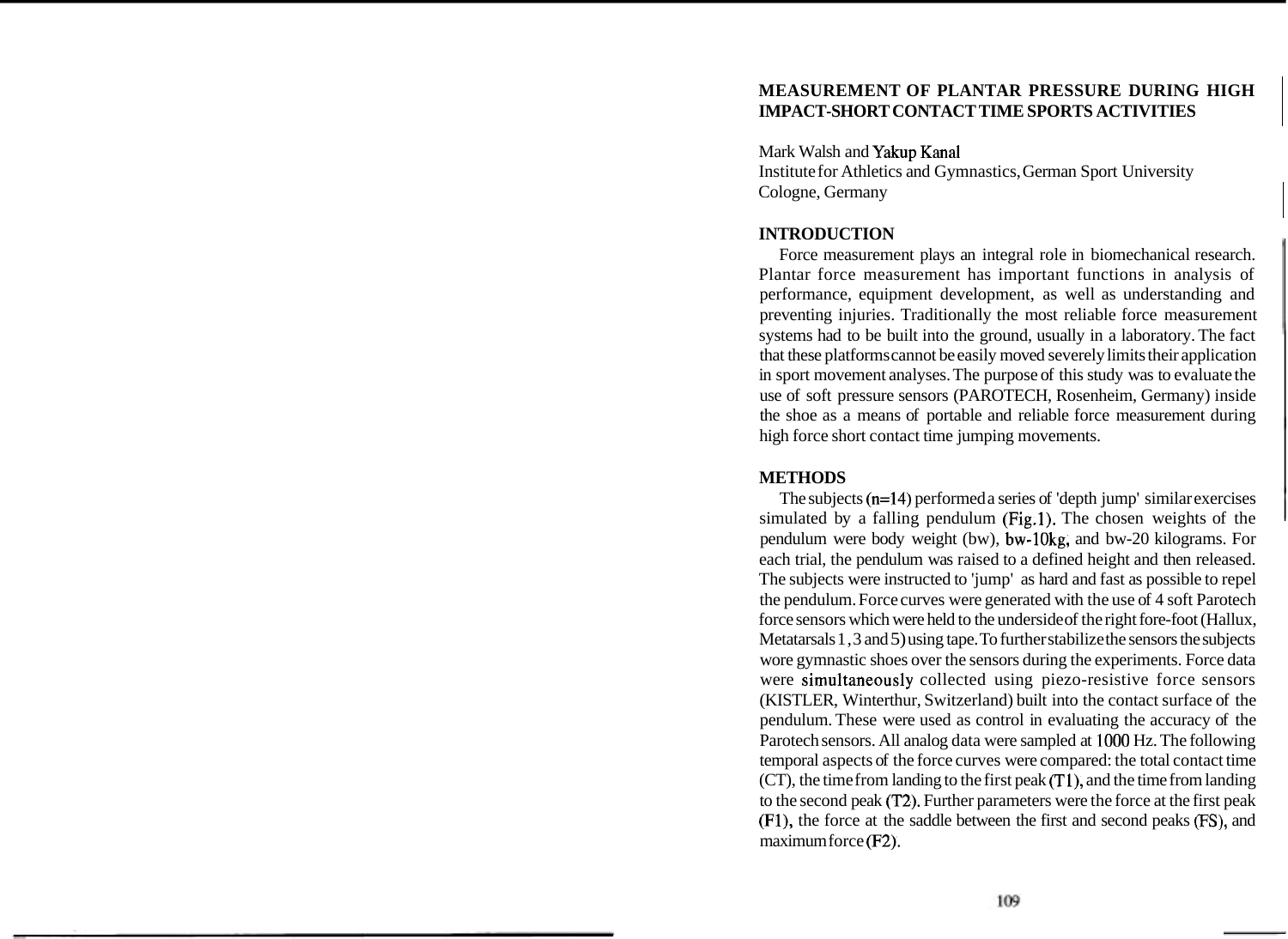

**RESULTS** I **DISCUSSION** <sup>I</sup> A total of 580 jumps were measured with total contact times ranging from 128 - 338ms. Analysis of the force curves revealed that the T1 and T2 values were consistently (approx  $70\%$ ) identical ( $+$ I- 0 ms) for the two systems, although a variance of 1 ms in either direction was seen in approximately 30% of the trials for both values. Although the time of initial contact was also consistently recorded the same by both systems the comparison of CT values was not usually possible because of indistinct take-off times recorded by the Parotech sensors. More specifically, the Parotech force curve showed variations in the baseline values before landing and after take-off. This may have been caused by residual pressure between the foot and the gymnastic shoes after take-off. This irregularity varied between the subjects and was calculated to be 1 - 3%. As expected, the Parotech sensors measured considerably less of the total force than the Kistler sensors. In the early phases of this study the force values measured with the Parotech sensors were 48%, 47% and 32% of that measured with the Kistler sensors, respectively, for the parameters FS, F1 and F2. In the later stages of this experiment, the Parotech sensor placement was altered for improved force values of 70%, 66% and 62% of the respective Kistler values. Greater discrepencies were seen at higher force values.